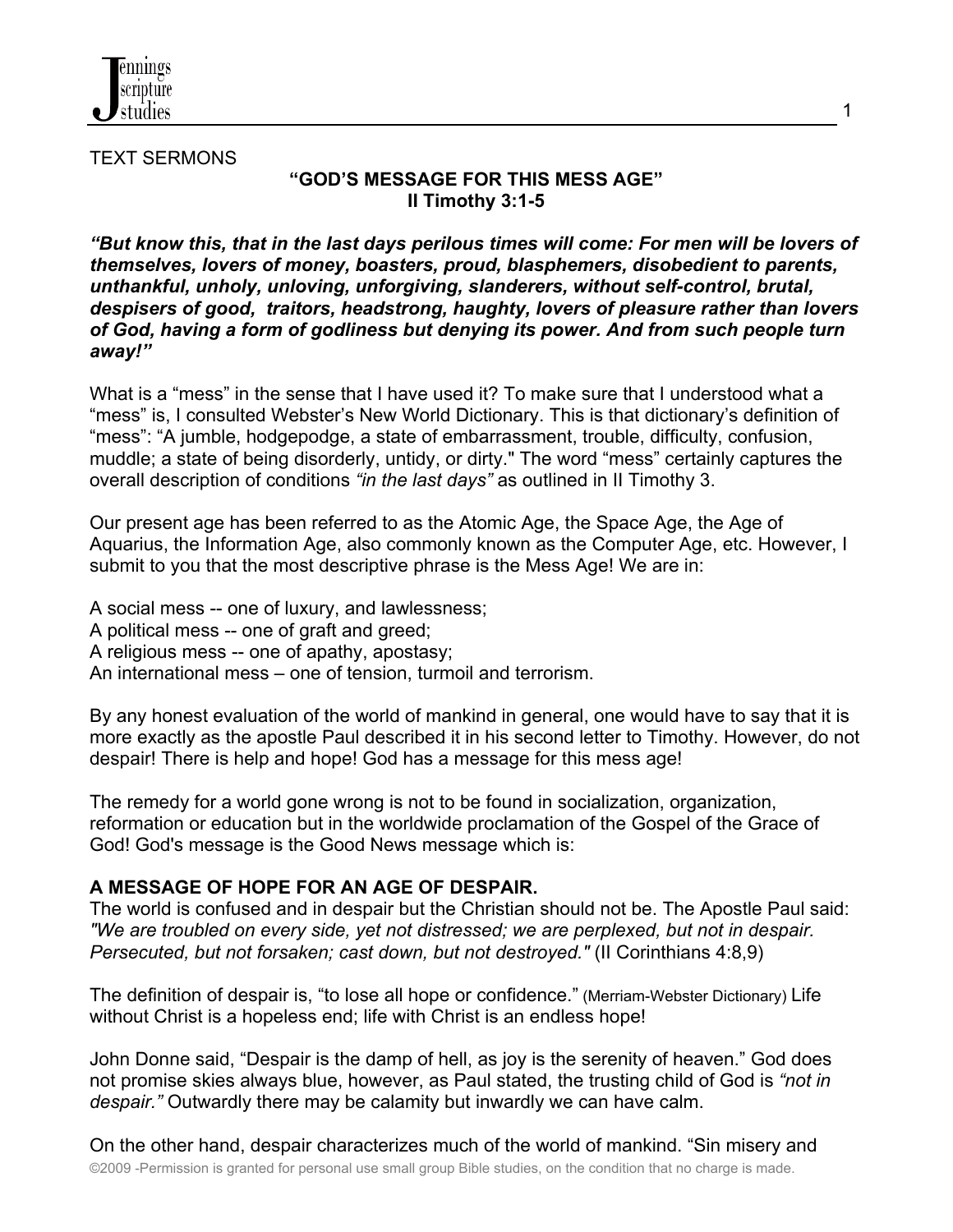despair darkens the earth and air." The Gospel message is the only message that addresses hopelessness. Paul wrote to the Christians in the city of Colosse about "*the hope which is laid up for you in heaven, of which you heard before in the word of the truth of the gospel."* (Col. 1:5)

Having believed the Good News about Jesus Christ, I can sing:

 *"My hope is built on nothing less Than Jesus' blood and righteousness. I dare not trust the sweetest frame, But wholly trust in Jesus' Name."*

### **A MESSAGE OF FAITH FOR AN AGE OF DOUBT.**

We live in perilous times when faith is giving way to doubt, when science is becoming a god and the Bible is being relegated to the category of a myth.

The atheist, Stephen Hawking, has written a book titled, ""The Grand Design," published in September 2010, in which he postulates that, given the existence of gravity, "The universe can and will create itself from nothing." As a result, "Spontaneous creation is the reason why there is something rather than nothing, why the universe exists, why we exist." He asserts that something can arise from nothing, therefore, no God is needed to explain what exists.

Hebrews 11:3 states, *"By faith we understand that the universe was formed at God's command, so that what is seen was not made out of what was visible."* In this age of doubt the message of faith still offers hope. The Christian life is a life of faith. By faith we believe: that the Bible is the Word of God; that it warns of Hell and tells of the way to Heaven; by faith we believe that Jesus Christ is God's Son, our Savior.

Faith is never out of date – it may be out of favor with skeptics, but it is never out of date. "Faith is to believe what you do not yet see; the reward for this faith is to see what you believe." (Augustine) The Apostle Paul said, *"For we walk by faith, not by sight."* (II Cor. 5:7) Hawking is appalling; Paul is appealing!

# **A MESSAGE OF PEACE FOR AN AGE OF WAR.**

**Matthew 24:6** *"You will hear of wars and rumors of wars, but see to it that you are not alarmed. Such things must happen, but the end is still to come."*

**Illustration:** A news commentator asked, "Wouldn't it be wonderful if we could have just five minutes of peace in the world? How refreshing it would be to pick up one newspaper or hear one newscast without any reports of violence, hate, injustice or war. Maybe someday, and I hope it will be soon, we can."

Can you remember when, in your lifetime, there has not been war somewhere in the world? For the past 10 years we have been locked in a land war in Iraq and Afghanistan with threats elsewhere. This should not be a surprise to the Bible student. However, it will not always be like that. There is coming a time when the Prince of Peace, the Lord Jesus Christ, will come and set up His Kingdom effecting peace throughout the world.

©2009 -Permission is granted for personal use small group Bible studies, on the condition that no charge is made.